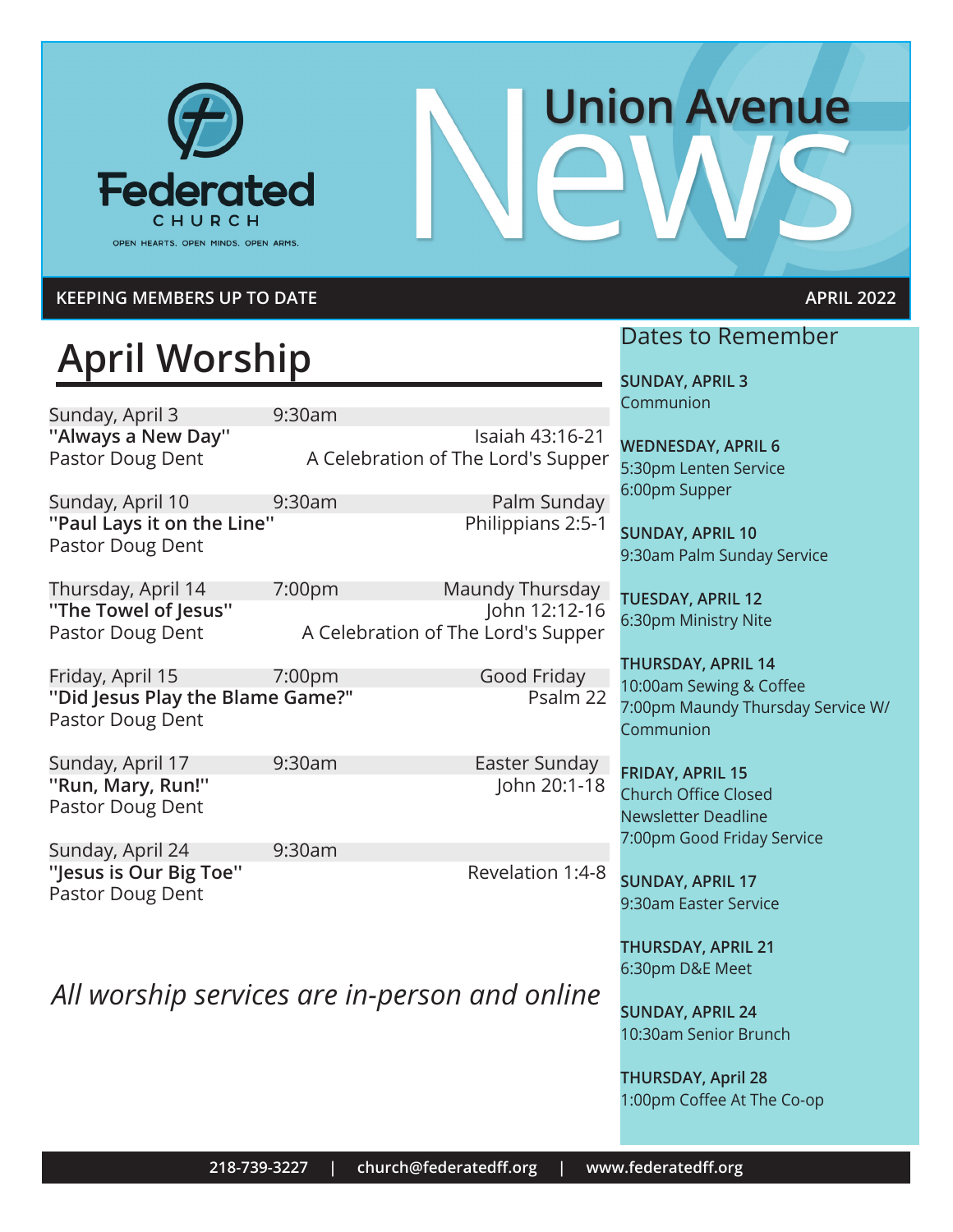# Pastor's Pen **Pastor's Pen and Pastor Doug Dent**

*Christ died for all, that those who live should no longer live for themselves, but for him who died for them and was raised again.* 2 Corinthians 5:15

A visitor to Orcas Island, Washington arrived on the ferry and began the mile-long walk to his rented cottage. He struggled under the load of two backpacks, camera cases, and an overnight bag. A van passed by him, pulled over and stopped a few hundred yards in front of him. Out of the car stepped two young, sharply dressed Jehovah's Witnesses.

One of the young men, prepared with the most current issue of the "Watch Tower," proceeded to talk to the visitor about his faith. He peppered the visitor with questions and offered his version of how to be saved. The other young man silently picked up one of the backpacks and a camera case and carried these things for the visitor.

This story illustrates the two types of Christians we are called to be: Christians "bearing witness" and Christians "being a witness." Both are good and both are needed. But knowing when to be one or the other is important. The visitor didn't really need a Christian to "bear witness" as much as he needed a Christian to "be a witness." He did not need someone who was so "heavenly minded" that he was no "earthly good."

On Easter morning we confidently and joyfully proclaim, "Christ is risen!" But we can only truly proclaim that marvelous truth if we ourselves are being witnesses to the risen Christ. It is one thing to know in your head that Christ died to forgive our sins and rose from the dead to offer new life. It is another thing entirely to live into the reality of that new life.

The fact is that on Easter Sunday, and on every other day of the year, we are called to "bear witness" with our words AND to "be a witness" by proclaiming the joy of Christ's resurrection

through our lives and faith. What we celebrate on Easter Sunday must be made real on Easter Monday, and Tuesday, and Wednesday, Thursday, Friday, and Saturday. What we do does not have to be huge or expensive or life-altering to have great meaning. Even simple acts of kindness can witness to the truth that we are new creations, alive in Jesus Christ.

One night a family found themselves standing outside their home as firefighters doused the blaze that consumed their home. Amid the chaos, a pizza delivery car pulled up and stopped. The driver got out and handed the Mom a pizza. "There must be some mistake," she said. "Obviously no one here ordered a pizza."

"Oh, I know you didn't order this," said the driver, "but I saw you all standing here and thought you might be hungry. No charge." Astonished, the family watched as the driver returned to his car and drove away. The driver was being a witness to Jesus, meeting the immediate need of that family.

Being a witness to Christ takes as many forms as there are heartbeats on earth. How might you "bear witness" to the continuing outpourings of God's redeeming love and resurrection power? How might you "be a witness" to his love within your own life? By our actions and attitudes, we can "be-a-witness" disciples to the presence of Christ's death-defying love, thus proclaiming to all people his love and resurrection power which saves and heals and transforms.

Christ is risen! Being-a-witness makes Christ present to the world.

Easter blessings, Pastor Doug

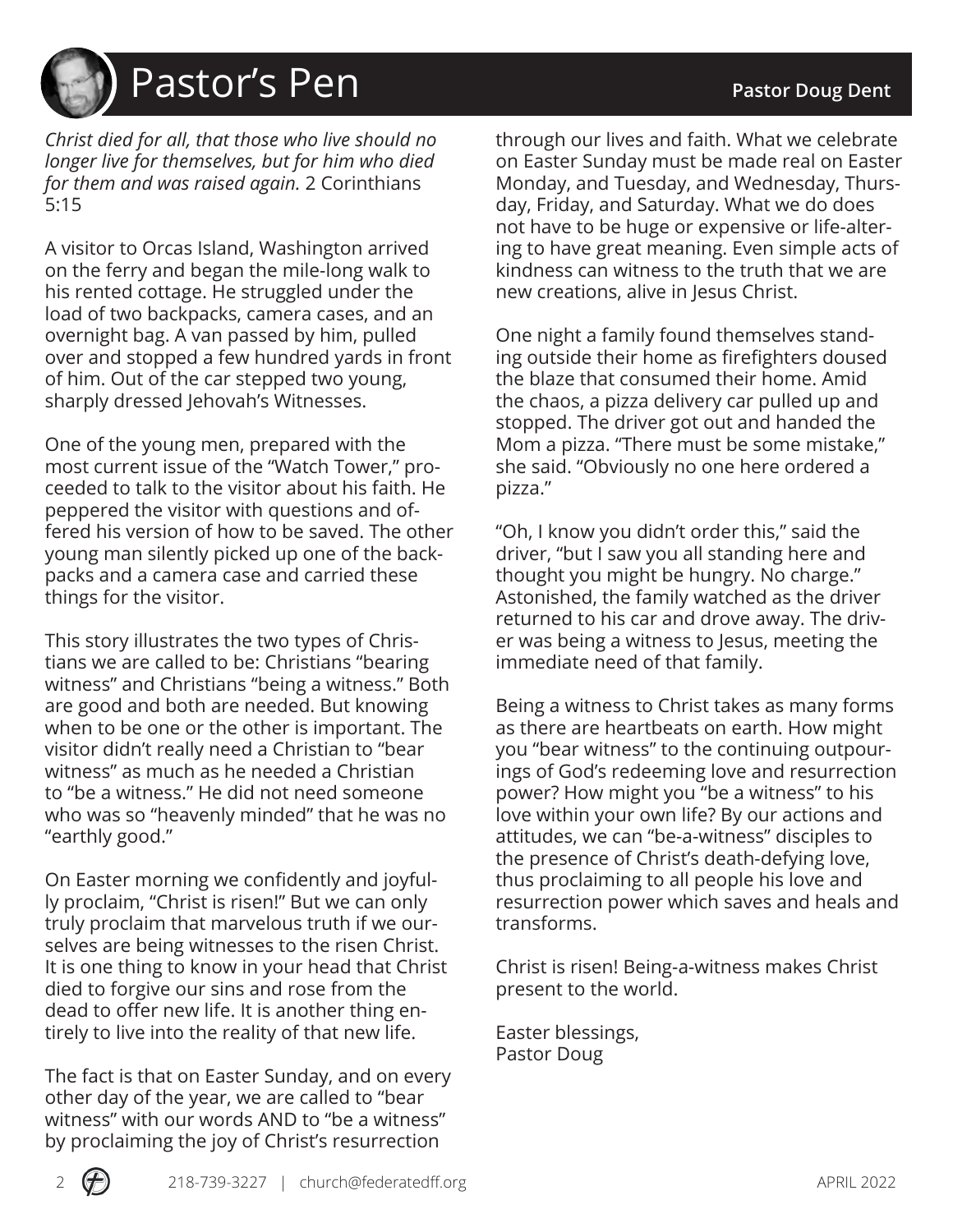# Christian Education and Youth Rev. Karen Anderson

Easter is just about here and with it warmer, spring temperatures! Praise the Lord for that! This has been a hard, but beautiful winter. Our kids and youth are really looking forward to getting out and being in the sun and grass again. I know I sure am! Here is what's happening over the next few months at Federated Church with our education ministries.

#### **APRIL 6TH LENTEN DINNER**

Our middle school youth, high school youth, and Christian Education committee members will be hosting the Wednesday, April 6 Lenten Dinner. We plan to serve a gourmet mac-and-cheese meal. Our hope is to raise money towards a new "OCTOBALL COURT" that can be used both indoors and outside during the warmer weather. Octoball is a fun, active game with a ball that can be played by people of all ages. You may have seen tables set up in a circle-like formation in the gym over the winter months. This is the basic arrangement for this popular game. We would like to purchase a more functional and easier-to-manage set up for this game.

#### **SENIOR BRUNCH DAY**

Federated Church has a tradition each year in which we celebrate our graduating seniors by holding an all-church brunch after worship in Fellowship Hall. This year our Senior Brunch will be held on Sunday, April 24th, at 10:30am. We will serve egg bakes and other brunch treats, and our senior graduates and families will have the opportunity to rejoice with the church family on the completion of this stage of their child's life. Our seniors include: Piper Andrews, Anders Anthonisen-Brown, Makena Iverson, Jordan Lee, Grace Olson, Benjamin Rundquist, Dove Schierer, Shelby Tabbut, and Zayne Weinrich. Please join us for this special day and celebrate this milestone with our graduates.

#### **KIDZ CLUB**

Our 2021-2022 Kidz Club session will end on Wednesday, April 27th. During this spring session we will be continuing our focus on the

psalms, and digging in to Psalm 23 specifically. I believe it is never too early to begin learning this all-time-favorite and deeply meaningful psalm. We will explore God's love and care for us as Our Great Shepherd with stories, videos, music, and crafts. We also hope to sing before or after worship on Palm Sunday, April 10th, sharing the three songs we have been working on during our Kidz Club sessions. There will be more information to come to parents as we near the date!

#### **SUNDAY SCHOOL**

Our children and youth continue meeting each week for Sunday school after worship. Classes are available for grades K-12, and run for 45 minutes to an hour, depending on the group. We may be small in number, but we are mighty spirit. Sunday school continues through Sunday, May 15th. We will celebrate and thank our Children's and Youth Ministry Volunteers on May 15th during worship.

#### **MIDDLE SCHOOL YOUTH GROUP**

Our middle school youth group grows each week with invited friends. We are having a great time playing games and having opportunities to do some learning together. We will be making some plans to get together over the summer as well. I love finding out what the youth would like to do and try to make some of it happen.

#### **SENIOR HIGH YOUTH GROUP**

Senior high youth group also seems to grow each week with new friends and faces adding to our active group. We continue to tackle topics that the youth had the opportunity to choose at the beginning of the year. This topics are challenging and timely for this age group, as they are preparing to face a world that is growing increasingly less tolerant of Christians. We spend quite a bit of time discussing how to carry our Christian faith into the next stages of our lives. With the middle school youth, we will be making plans to get together over the summer months and keep up our fellowship.

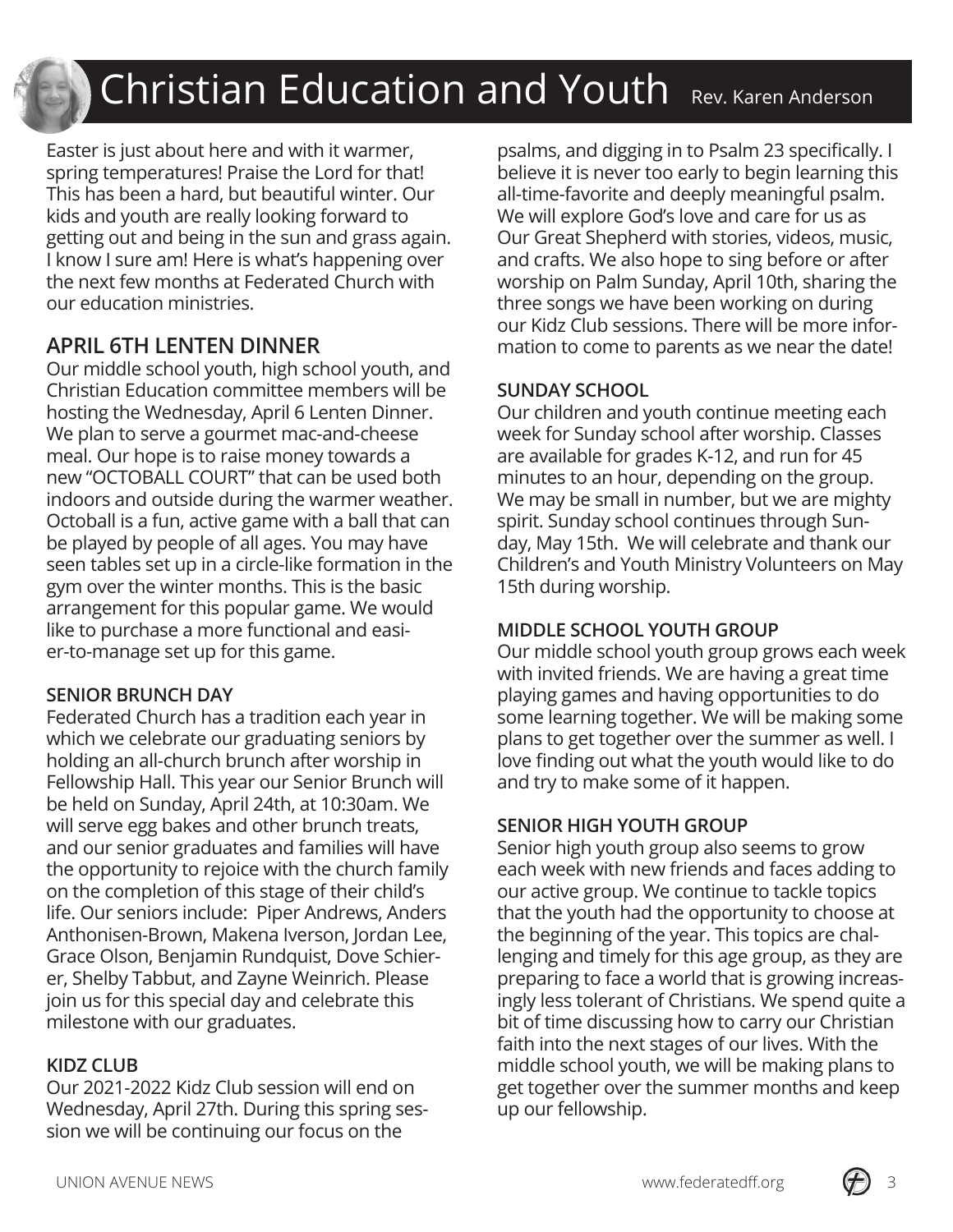

#### **Lenten Services**

Our last Lenten services is April 6 at 5:30pm. Hollis Davenport will share what he appreciates about the Federated Church family. Supper is served at 6:00pm after the service.

#### **Easter Flowers**

If you ordered Easter flowers they can be picked up following the Easter Service on Sunday, April 17. Those with a (T) by their name ordered a tulip; those with an (L) by their name ordered a lily; those with an (H) ordered a hyacinth. Thank you!

#### **Presbytery News**

The Presbytery of MN Valleys will meet:

Tuesday, April 5 in person from 10:00-3:00 p.m. (location: Spicer, Hope)

Tuesday, June 7 Hope Presbytery Church in Spicer, MN from 9:00 – 10:30 a.m.

Tuesday, August 16 (zoom) from 7:00-8:30 p.m. (typical meeting date)

Saturday, October 8 in person from 10-3:00 p.m. (location: First Presbytery Church in St. Cloud)

Tuesday, December 6 (zoom) from 6:30-8:00 p.m.

#### **Online Worship**

To access federated Church's online worship services, visit the church website (www.federatedff.org). There are three ways to view worship videos:

1. Click the worship slide on the homepage.

2. Click the YouTube or Facebook icon at the bottom of the homepage.

3. Click the "Resources" tab (top right), click "Live Stream Worship," and click a service to view.

#### **Church Office**

The church office hours are from 10am-2pm Monday-Thursday and 9am-12pm of Fridays. The church office will be closed on Good Friday.



# June 27th-July 1st

#### **Jain Inc. Service**

Join Jail Inc. on April 24th for the spring service at New Creation Lutheran Church in Perham, MN. Refreshments at 6:30pm and worship at 7:00pm.

#### **Communion Cups Available**

We celebrate communion on the first Sunday each month. If you plan to worship from home, you may pick up prepackaged communion cups (bread and juice included) at the church office between 10AM-2PM, Monday-Thursday or 9AM-12PM on Fridays. A gluten free option is available. Call Brianna (218-739-3227) to reserve your communion cups.

#### **2022 Synod School**

The Synod of Lakes and Prairies is hosting Synod School from July 24-29, 2022 at Buena Vista University in Storm Lake, IA. This is a great event for anyone seeking a fun and faith-based learning experience during the summer. There are activities for children, teens, and families. The workshop catalogue and registration materials are available in the church office or www.lakesandprairies.org.

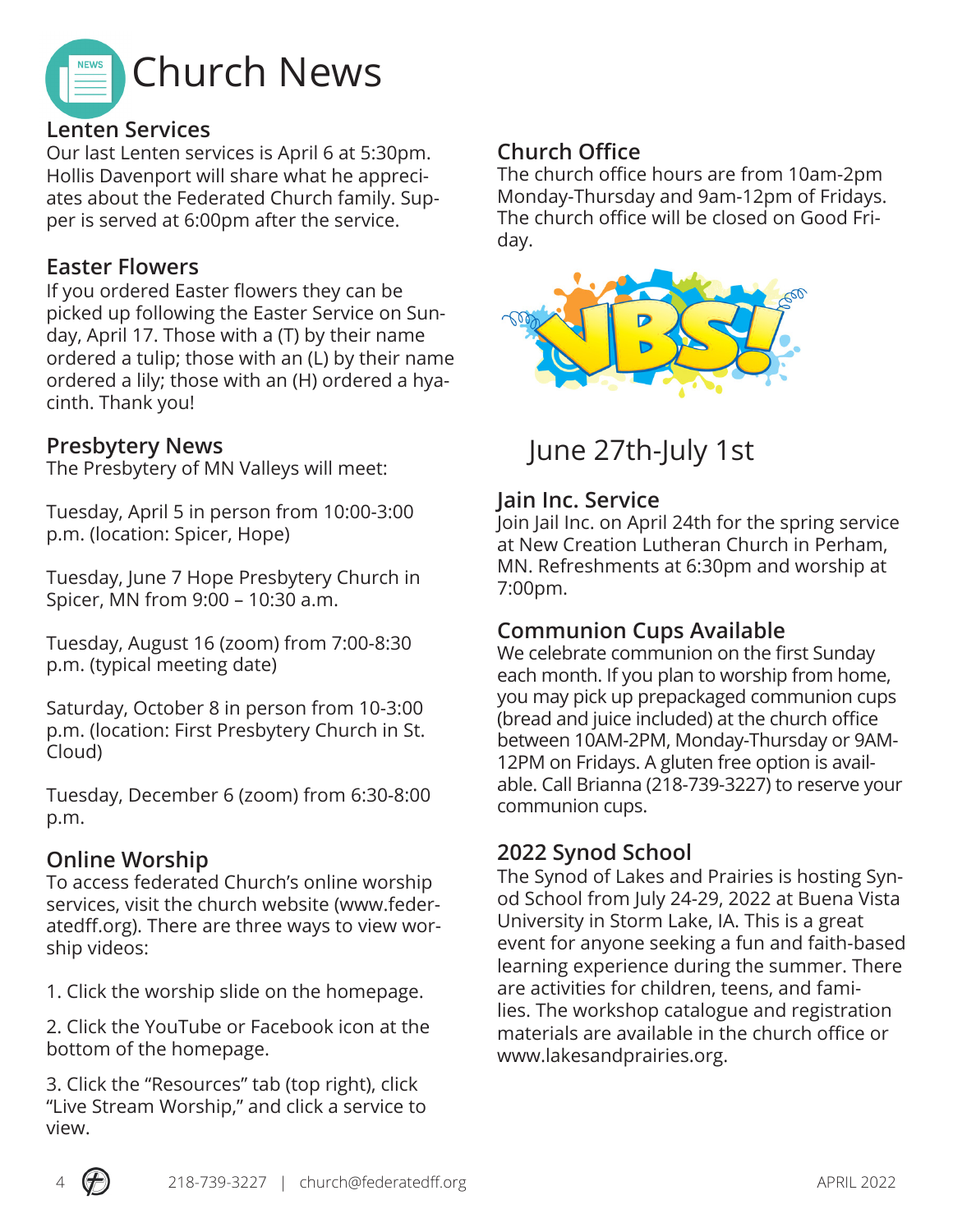

**Federated Meals By Wheels April 4-8 @**11:00am

**Lenten Service and Supper, April 6** Worship @5:30pm & Supper @6:00pm

**Palm Sunday, April 10** Service @9:30am

**Ministry Nite, April 12** @6:30pm

**Sewing & Coffee, April 14** @10:00am

**Maundy Thursday, April 14** Service @7:00pm with Communion

**Good Friday, April 15** Service @7:00pm

**Easter Sunday, April 17** Service @9:30am

**D&E Meet, April 21** @6:30pm

**Senior Brunch, April 24** @10:30am

**Last Day Of Kidz Club, April 27** @3.45pm

**Bells Play, May 8** @9:30am

**Ministry Nite, May 10** @6:30pm

**Sewing & Coffee, May 12** @10:00am

**Last Day of Sunday School, May 15**

**D&E Meet, May 19** @6:30pm

**Spring Clean Up Day, May 21** @9:00am

**Coffee At The Co-op, May 26** @1:00pm

**Sewing & Coffee, June 9** @ 10:00am

**Worship In Kirkbride Park & Muffins For Mission, June 12** @9:30am

**Worship In Kirkbride Park, July 10** @9:30am

**Sewing & Coffee, July 14** @10:00am

**Habitat 500 Breakfast, July 16** @7:30am

**Ministry Nite, August 9** @6:30pm

**Worship In Kirkbride Park & Blessing Of The Animals, August 14** @9:30am

**D&E Meet, August 18** @6:30pm

### **Local Mission**

Thank you for your continued generosity with the Local Mission Fund! Those who are helped by this fund are extremely grateful for the extra support they receive during tough times. According to our policy, we are able to help each family or individual three times during a 12 month period, with up to \$100 a time, depending on funds. We assist with food, utilities, rent, and, in emergency situations, a night at a hotel. Donations can be put in the offering plate with Local Mission Fund in the memo line or dropped off in the church office. Thank you!



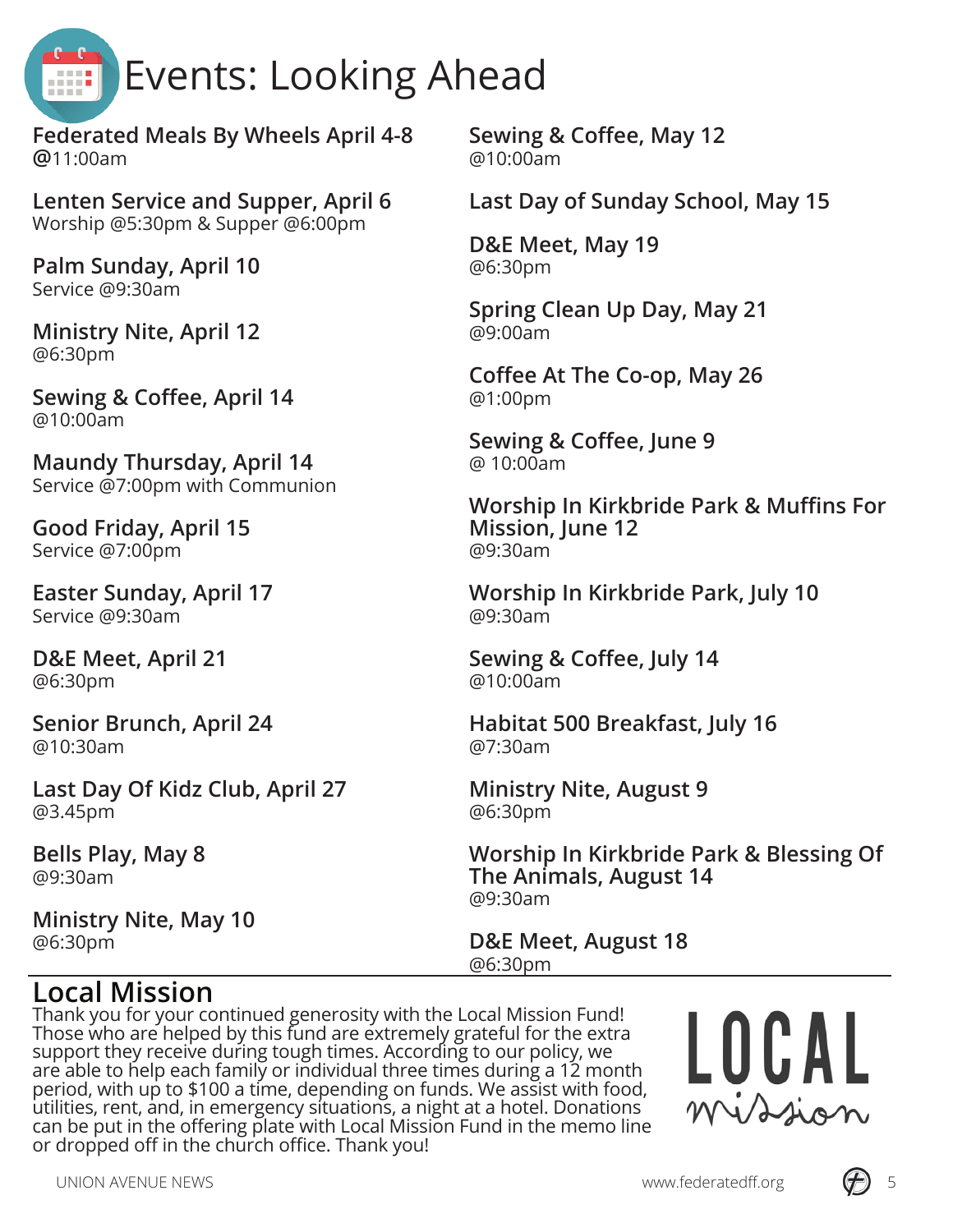

#### **Mission Committee Meals By Wheels**

Federated Church is scheduled to deliver Meals-by-Wheels Monday-Friday, April 4-8. Drivers should gather at the Senior Center at 11am. It takes about an hour to deliver these meals. If you can help please contact Peg Kalar (218-205-5028) or Sonja Johnson (218-205- 7741).

#### **Response to crisis in Ukraine**

Your Mission Committee has an opportunity for Federated members to respond to the massive refugee crisis unfolding in Ukraine. Both Presbyterian Disaster Assistance and UCC's Global Ministries are accepting donations to provide humanitarian relief to Ukrainian refugees, and the Mission Committee will match congregation donations of up to \$500 for the relief efforts of these organizations. There will be special envelopes in the pews through Easter Sunday (write Ukrainian refugee relief on the memo line of your check), or donations can be made through Tithe.ly.

#### **Fellowship Committee**

Softball Pancake Breakfast

Join us on Sunday, May 1 after worship for our annual Softball Pancake Breakfast and Auction. During breakfast we will auction off donated items. If you have something that you would like to donate, please drop it off in the church office, bring to church on the 27th, or contact Dennis Bowman at (218-332-0776).

#### **Worship Committee**

#### **NEW! Sing-a-long before worship on the 2nd and 4th Sundays!**

Come early for worship and sing-a-long with the

Praise Team to some favorite praise songs and hymns on the 2nd and 4th Sundays each month. We'll start singing about 9:15am. If you have a favorite song you'd like to sing, let us know!

#### **Summer Worship**

We will worship in Kirkbride Park on the SECOND SUNDAY each month (June-September). So, pray for nice weather on June 12, July 10, August 14, and September 11 (Rally Day). Treats will be served after worship!

#### **Board of Managers Committee**

Saturday, May 21 the Board of Managers are looking for volunteers to help with a spring clean up day at Federated. Clean up will be from 9am-12pm both inside and outside of the church building. If you are interested in helping with this project a signup sheet will be in the Narthex.

#### **Deacon And Elders**

At their meeting on March 17, 2022, the Deacons and Elders:

- Received with regret, the resignation of Mark Rodning as Treasurer, effective June 1, 2022.
- Amended the COVID-19 safety policy: removing the plexiglass shields for praise team singers, and permitting the passing of the collection plates (March 20, 2022) and of communion (April 3, 2022)
- Noted the "Prayers for Peace" service being planned by Pastors Ali Haugerud (Hope Lutheran) and Doug Dent (Federated Church) on April 5, 2022 (6:30 PM) at Hope Lutheran Church
- Heard an update on plans to host breakfast for the Habitat 500 fundraiser on July 16, 2022

*Don't be afraid, I know you are looking for Jesus Who was crucified. He is not here! For He has been resurrected, just as He said.*  Matthew 28:5-6

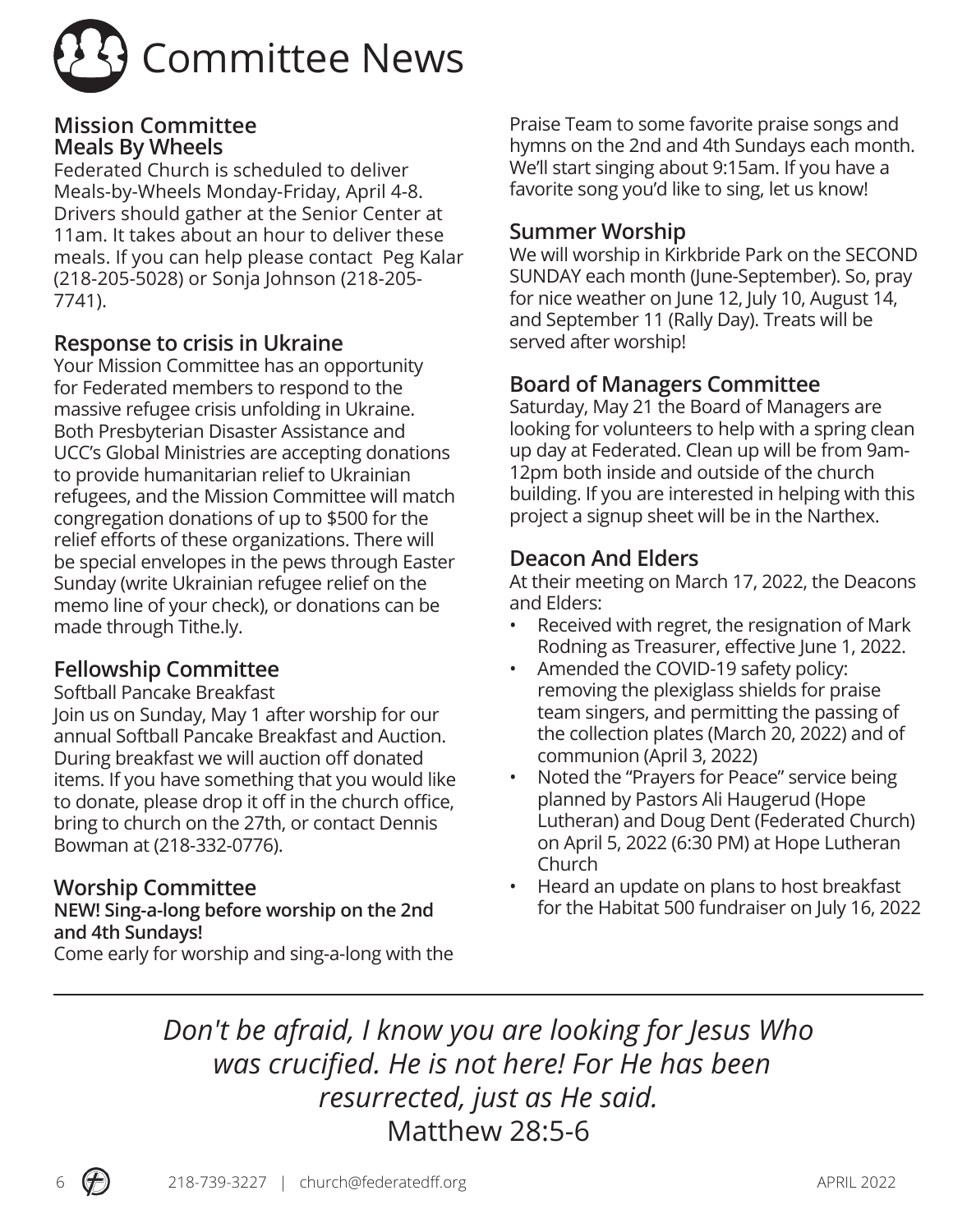

#### **Women's Bible Study**

Tuesdays at 11:15am in the Parlor

Our women have really been savoring the book of Hebrews. If you haven't read this powerful book about Jesus Christ, faith, and the rich review of those faithful believers who came before us. (I like to refer to them as our spiritual ancestors who link all of us, and all of humanity, together.) At this writing we are still deciding with which book we will begin next, although we are considering some of Paul's shorter epistles. Signs and announcements in the Monday Memo will highlight our next adventure.

## **Ministry Nite: April 5 - 6:30PM**

Please email your minutes to church@federatedff.org. If you are unable to attend, please contact your chairperson. If your committee does not make a quorum, please schedule a time for your committee to meet before the next Ministry Nite.

## **APRIL 2022 - GREETERS**

**Sunday, April 3 Sunday, April 10** Del & Kathy Zimmerman Jan & Gary Nelson

**Sunday, April 17 Sunday, April 24** Steve Lockhart & Donna Ohe Steve & Melinda Wienbar

Greeters are asked to refrain from contact (please do not shake hands or pass out bulletins).

If you are uncomfortable worshipping in person or serving as a greeter, please let Brianna know. We understand the need for safety and respect your choice.

If you would be willing to be "on call" as a Greeter, in the event we are unable to find someone, please contact Brianna. She will create a list of volunteer greeters. We are grateful for your help.

# **The church staff wants to know...**

We rely on you to contact us with your email, phone or address changes. If you are not receiving our emails, but would like to, please contact to church office. Also contact us for pastoral care needs. Please call 218-739-3227 or email church@federatedff.org

## **Stewardship Report**

| <b>General Fund Report</b>          |          |  |
|-------------------------------------|----------|--|
| Revenue                             | \$58,412 |  |
| Expenditures                        | \$30,766 |  |
| <b>Year to Date Pledge Offering</b> |          |  |
|                                     |          |  |
| <b>Budgeted</b>                     | \$85,713 |  |

#### **Grocery Receipts THE GROCERY RECEIPTS**

| <b>Service Food</b> |             |
|---------------------|-------------|
| March               | \$13,042.79 |

# **Newsletter Deadline**

**Articles and announcements are due the 15th of each month. Please send the by email whenever possible. The church staff reserves the right to edit articles for content and space.**